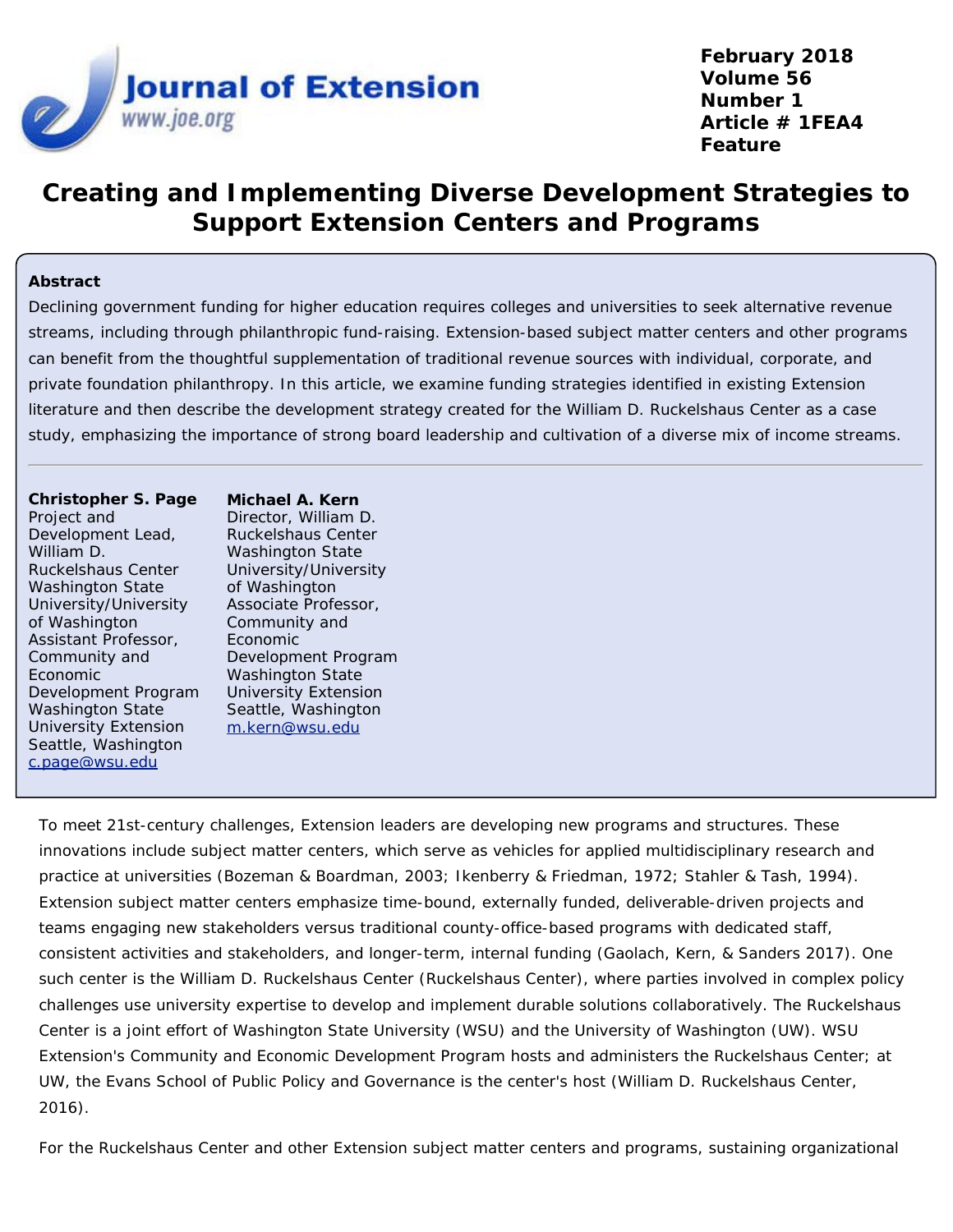Feature **Creating and Implementing Diverse Development Strategies to Support Extension Centers and Programs** JOE 56(1)

and program effectiveness requires generating external revenues. State investments in higher education have trended downward for the last three decades: The American Council on Education reported that the only two states "to maintain or increase their fiscal 1980 investment through 2011 [were] Wyoming (+2.3 percent) and North Dakota (+0.8 percent)" and that "all other states [had] reduced their support by anywhere from 14.8 percent to 69.4 percent between fiscal 1980 and fiscal 2011" (Mortenson, 2012, "The State Story," paras. 7–8). Extension programs face many challenges in sustaining funding for community projects, and with the decline in state funding, local fund-raising is one of the most important of those challenges (Carroll, Gross, & Leist, 2003).

This downward trend in state funding suggests that leaders of Extension programs and centers should establish and maintain alternative revenue channels (Hughes & Ledbetter, 2009; Jackson & Johnson, 1999; Stiehl, Bessey, & Schmall, 1992). Here, we review literature on how leaders (and staff) can create and implement diverse, sustainable development strategies to build a broad, resilient financial base. We illustrate these strategies through a case study of the Ruckelshaus Center, where staff have successfully created and implemented an external funding strategy. We suggest that the techniques described can be used to benefit other Extension subject matter centers as well as traditional county-based programs.

#### **External Funding for Extension-Based Centers and Programs: A Review of the Literature**

Most existing literature on external funding for subject matter centers, Extension county programs, and universities and community colleges focuses on just a few isolated aspects of fund-raising (described below). Other articles advocate for diverse revenue streams but lack depth on how to create and implement broad, sustainable gift development strategies.

Various researchers have explored the idea of capitalizing on external funding sources. On the basis of surveys of Extension faculty and staff, Barth, Stryker, Arrington, and Syed (1999) identified principles for obtaining and managing revenue via grants, agency subcontracts, and user fees. Hachfeld (2014) noted the necessity of procuring alternative Extension program funds and offered the sponsorship model*,* a single-source funding focus whereby Extension programs are marketed not to participants but to potential sponsors. Tempel, Seiler, and Aldrich (2014) emphasized relationships, planning, and institutional readiness as keys to effectiveness. Brown, Otto, and Ouart (2006) discussed Iowa State University Extension's funding model and strategies for recovering the costs incurred responding to private-good requests. Klingaman (2012) emphasized a results-driven approach for higher education development, and Drezner (2011) highlighted emerging areas of concentration for fundraising in higher education, including nontraditional donors, women in philanthropy, donor motivation, engagement of new donors, and data collection by development offices. Davis et al. (2007) cited characteristics of fund-raising practices by successful 4-H foundations, highlighting the roles of staff resources, trustee involvement, and goal setting.

Additionally, several articles have addressed challenges related to external revenue sources. Barth et al. (1999) noted that alternative revenue generation could (a) influence the programming, mission, and focus of Extension; (b) be overlooked for inclusion as a responsibility listed in job descriptions; and/or (c) place additional demands on staff. They suggested strategies to minimize such potential negative effects (Barth et al., 1999). Jackson and Johnson (1999) also cautioned against potential influence from external funders, noting that community members might perceive and dislike such influence. Schmitt and Castleberry (2010) also discussed ethical dilemmas resulting from funding from external partners.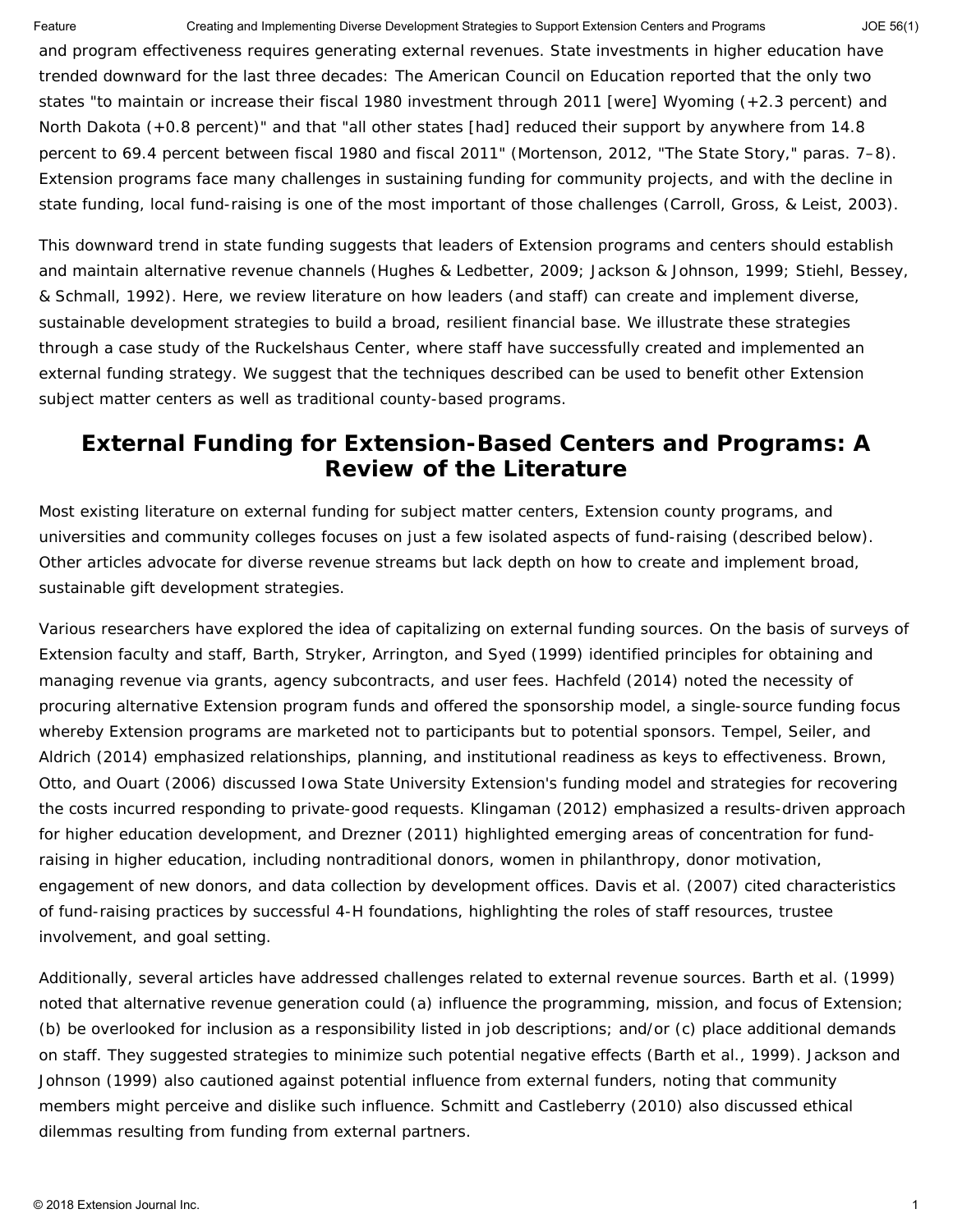The literature raises questions and reasoning that might underpin a plan for external funding proposals (Hughes & Ledbetter, 2009). Although most articles tout a limited number of specific tactical fund-raising approaches, a few exceptions exist. Carroll et al. (2003) acknowledged that a diversified income base represents the most stable fiscal position for any organization. Angima, Etuk, and King (2014) noted that in the 21st-century economy, Extension funding efforts must transcend a specific issue, audience, or program and can benefit from a broad, inclusive strategy and the tapping of sources such as individual and corporate donors in addition to grants and contracts.

We seek to augment these tactical suggestions with a broad case study of the Ruckelshaus Center's approach. We emphasize the strength provided by a diverse array of funding sources and provide guidance for implementing each area of potential revenue generation.

#### **Lessons Learned from Designing and Implementing the Ruckelshaus Center's Development Strategy**

At the Ruckelshaus Center's founding in 2004, those of us on the center's leadership team recognized that diverse funding could provide financial sustainability. To create a multifaceted funding strategy, we tapped university fund-raising expertise and recruited a development committee from philanthropically experienced members of the center's advisory board. Major elements of our strategy include (a) working to maintain university and legislative funding, (b) pursuing fee-for-service contracts, and (c) soliciting individual contributions from business and civic leaders (including advisory board members). This strategy can work for other Extension programs—especially if the aforementioned sources are complemented by other funding sources. Extension's inthe-community, trusted culture provides opportunities to establish relationships with multiple types of donors. Herein, we provide observations and suggestions on an array of funding sources Extension program leaders might incorporate into a customized, sustainable funding strategy.

#### **Core Funding from Universities**

Core funding can be defined as a consistent dollar amount provided annually. Few university-based centers maintain success without core funding. Through legislative allocation, WSU and UW provide about 10% of the center's annual budget (Washington State University Budget Office, 2012). As the two universities have dealt with budget cuts, the center's leaders have worked to maintain this core by seeking opportunities to demonstrate to the governor, legislature, university leadership, and private sector leaders how investment in the center brings positive outcomes in the state and region.

# **Legislatively Funded Projects/Fee-for-Service Contracts**

The Ruckelshaus Center's experience shows that projects funded by state legislative funding and fee-for-service contracts can provide vital revenues for subject matter centers and other Extension programs. Since 2010, Ruckelshaus Center staff have secured more than 45 grants, contracts, or amendments worth millions of dollars. A portion goes to faculty, staff, and students at other university units, thereby extending the benefits of participating on center projects.

#### **University Fund-Raising Assistance**

We worked with university fund-raising professionals and our development committee to develop fund-raising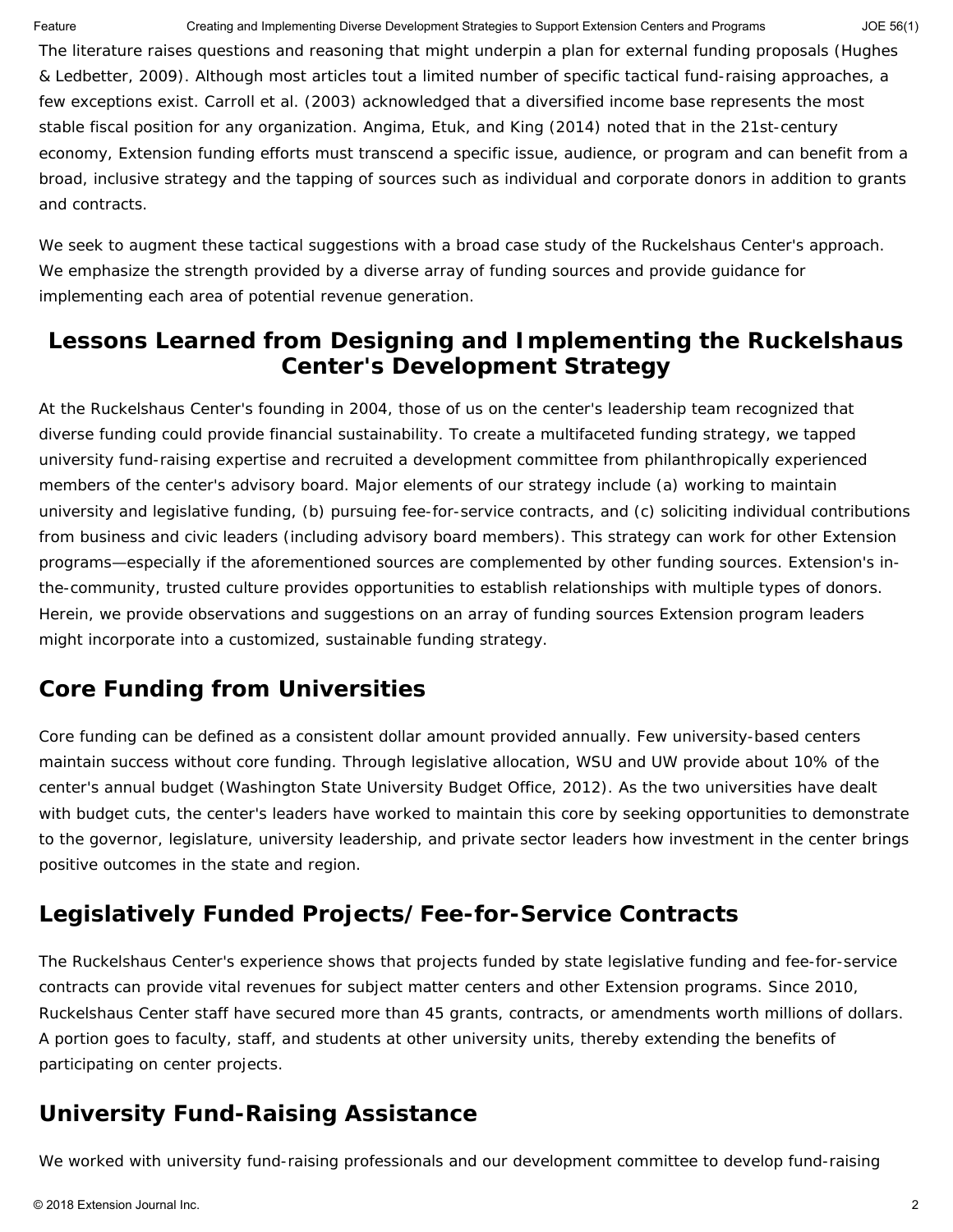Feature **Creating and Implementing Diverse Development Strategies to Support Extension Centers and Programs** JOE 56(1)

strategies, targets, and timelines. University staff assist with donor research and cultivation, identification of charitable foundations worth approaching, donor stewardship strategies, and other services vital to developing and sustaining diverse revenue sources.

#### **Advisory Board Leadership and Development Committee**

To generate external funding consistently, an Extension program or center needs influential advocates in the public, nonprofit, and private sectors. In these realms, an advisory board can play a crucial role in fund development. Board donations generate revenue and inspire other donors as board members represent a center's most informed and high-profile advocates. For these reasons, the Ruckelshaus Center's founders established an advisory board and recruited influential community leaders to serve on it. This board has no management or fiduciary responsibility but provides important program guidance and vital connections to public, private, and nongovernmental leaders. Such leaders often have capacity to make significant donations, and most recognize how much universities contribute to a region's quality of life.

# *Board Giving—Lead and Annual Gifts*

Extension center and program leaders should approach potential board members in part on the basis of their capacity to donate, informing them that an annual gift is expected and urging them to make a significant initial or "lead" gift. Participation by every board member in annual giving is a metric potential funders use to gauge organizational leaders' commitment to a mission. We learned that if the expectation of making a gift each year is established early, it can be easily maintained. However, if board culture develops without that expectation, instituting it later can be challenging.

# *Advisory Board Development Committee*

Targeting committed, connected, and resourceful board members, the center's board chair and director established a development committee to provide advice and connections. This committee's cochairs work with staff to encourage community members to donate and to communicate giving expectations to board members. Tools include an annual solicitation letter, follow-up emails, calls, and in-person meetings.

# **Major Donors and Corporate/Organizational Support**

# *Major Donors*

An Extension center or program, assisted by a well-connected development committee, can benefit significantly from identifying, approaching, and securing contributions from individuals and/or businesses capable of major gifts (e.g., greater than \$1,000 per year). Likely donors possess four attributes:

- understanding of how university programs support quality of life,
- passion for civic and community vitality,
- financial resources to make a meaningful contribution, and
- a personal relationship with someone affiliated with the organization.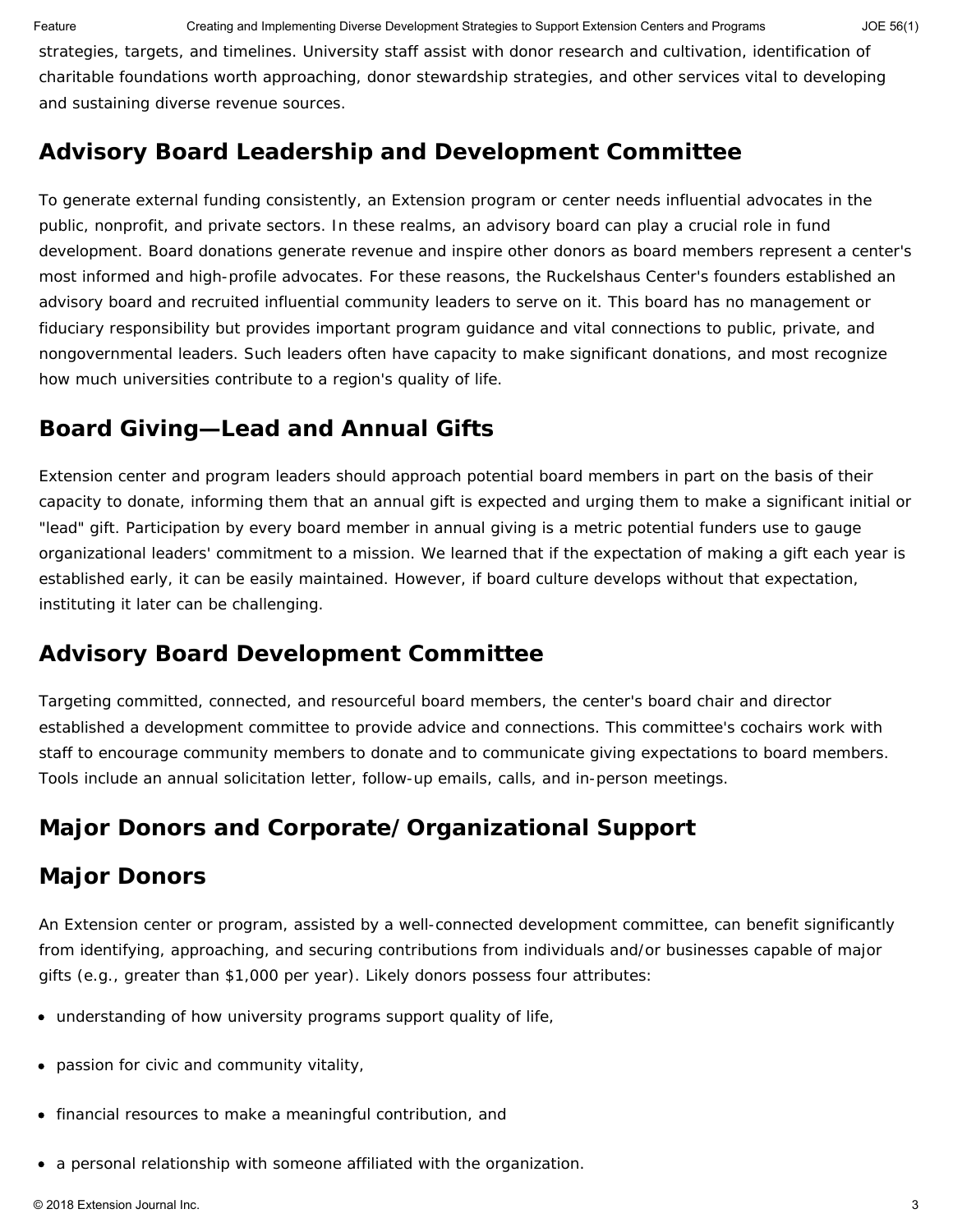#### *Corporations and Organizations*

Businesses and governments benefit from demonstrating good citizenship. High-ranking individuals within these entities may value association with a state university that is showing positive program outcomes or may desire interaction with members of a center's or program's board. A membership arrangement can provide organizations contributing above a certain amount affiliation with a center and/or services such as on-demand consulting, strategic planning guidance, and facilitation services. This approach may not fit all programs; at the Ruckelshaus Center, we do not feel we can offer affiliation or service to only select members while maintaining the center's reputation for neutrality as entities not receiving such services could perceive such an arrangement as favoritism.

#### *Requests for Donations*

Advisory board members, who should believe in the mission of the center or program and have strong relationships within the community, can help identify individual or corporate donor prospects. Ideally, board members have strong enough connections to the Extension center or program, its founders, or its staff that they participate in "pitch meetings" with potential donors they know. Such relationship-based pitches are compelling and effective. Staff should provide talking points, case statements, correspondence, stories, and other support materials, with the director joining pitch meetings with major donors if possible. Combining board testimonials and staff descriptions of successes can prove inspiring, creating meaningful giving opportunities for donors.

Staff and committee members must steward major donors, inviting them to events (see the "Events" section below) and engaging them in other ways. For example, one engagement strategy involves establishing an affinity group, whereby donors (organizations or individuals) above a certain level receive recognition and get complementary entry to annual events. The Ruckelshaus Center's development committee established such a group for its major donors (\$1,000+) under the title "Chairman's Circle." From 2011 to 2016, development staff efforts grew the Chairman's Circle from six to 84 members.

#### **Medium/Small Donors, Annual Fund-Raising Drives, and Lapsed Donors**

Extension center or program leaders, and their board members, can invite support from medium (\$100–\$500) and small (<\$100) donors annually via letter (and/or email), highlighting successes and encouraging individuals to "invest" in the work. Taylor and Anderson (2008) pointed out that individuals represent the largest source of charitable funding in the United States. Depending on circumstances, an annual giving campaign may add up to significant funding or may represent a lot of work for little gain. Even with modest returns, efforts with smaller donors can provide an important communications tool for reaching a larger circle of stakeholders and a way for anyone to connect to and support the Extension program. A center's mission and purpose and other revenue streams will dictate how much time and effort should be dedicated to smaller donors. Because it is not a "member" organization (as mentioned above), the Ruckelshaus Center does not focus on medium or small donors.

Annual solicitations can come from development committee chairs or the center or program director, and the development committee can help expand the pool of recipients. Additionally, university fund-raising staff might assist with donor research. Garecht (2013) articulated what to expect from direct mailings. To gain the best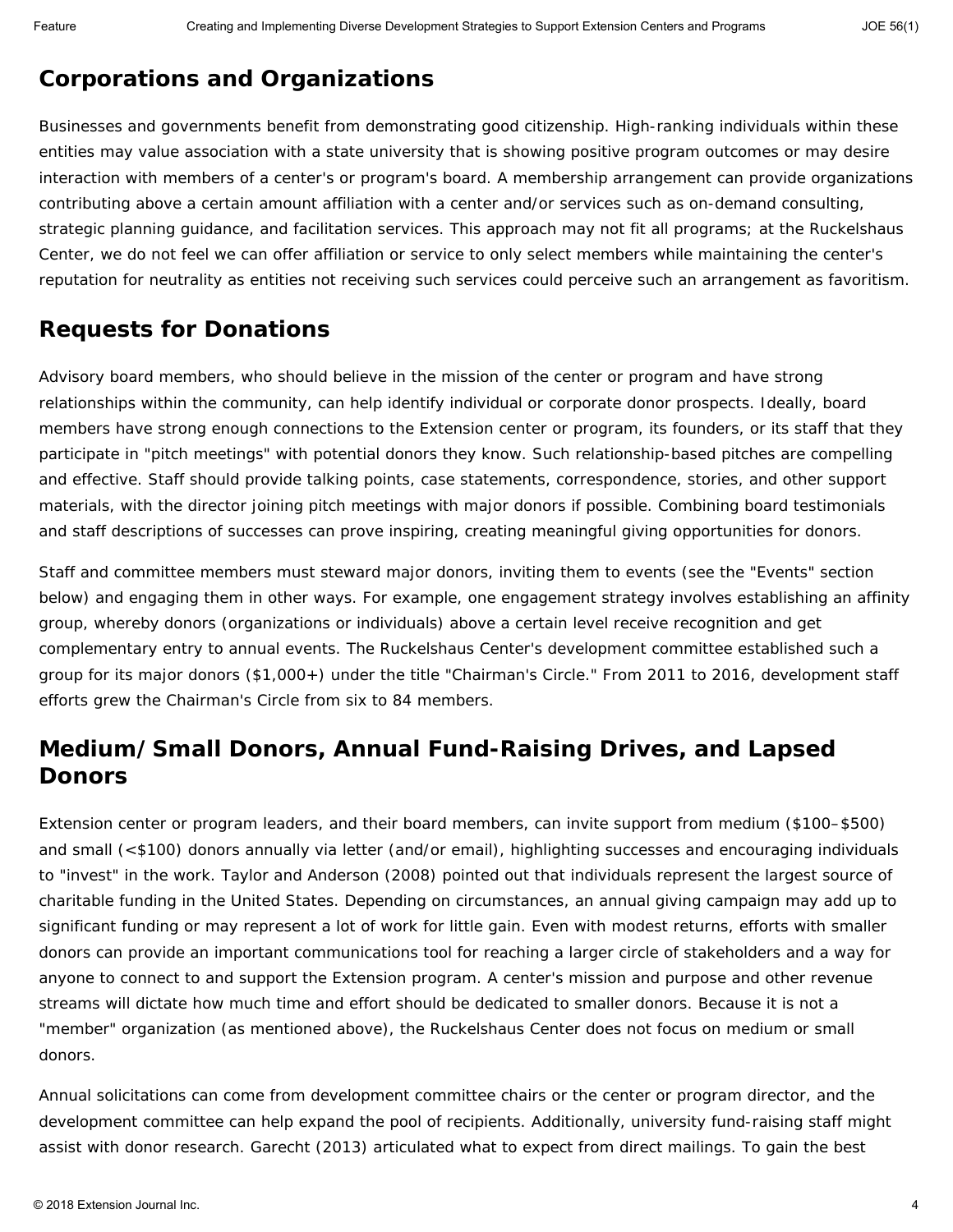Feature **Creating and Implementing Diverse Development Strategies to Support Extension Centers and Programs** JOE 56(1)

possible returns, organizations must target the recipients of mailings carefully. They may consider purchasing mailing lists from like-minded organizations and tracking returns from each by using mailing codes and then reusing those that generate more donations. With a good list and a well-written letter, lapsed-donor mailings can be productive as well; someone who has given to an organization is likely to give again.

#### **Endowments**

Leaders of the Ruckelshaus Center created an Endowment for Excellence. Annual expendables from the endowment balance combine with university core funding to provide financial stability. These funds allow us to respond swiftly and flexibly to emerging needs. To protect endowment funds from reallocation, an endowment agreement should state that expendables can fund only the work for which the principal was raised.

# **Private Foundation Grants**

Private foundations can provide vital support for Extension centers or programs. Soon after its founding, a program or center can qualify for start-up grants. Later, program or center leaders can apply for capacitybuilding grants and/or project support. Foundation relationships can last many years; our largest source of foundation support has lasted 8 years. However, it takes time to research, cultivate relationships with, apply to, and report to foundations, and they can lose interest or change priorities suddenly. University fund-raising staff can assist in identifying and cultivating foundation prospects.

Before developing and submitting a proposal, organizational leaders or staff should contact a foundation's program officer to ascertain whether the foundation will welcome a proposal along particular lines. A development committee can help build relationships with foundation trustees and program officers and work to identify a short list of foundations to target. The Ruckelshaus Center has raised approximately \$1.9 million from private foundations by applying for grants opportunistically while strategically leveraging board relationships.

# **Events**

Conducting effective events requires substantial staff time, an investment merited only after careful consideration and planning. Auctions, although popular among nonprofits, require immense board member commitment (to procure auction items and attendees) and staff time (to label, track, and fulfill auction items). Nonetheless, Extension programs and centers may gain from hosting targeted events for donors to raise money and to introduce the organization to new audiences.

We host an annual Chairman's Circle Luncheon featuring high-profile speakers secured through advisory board members' connections and an annual Statespersonship Luncheon featuring political leaders. These events bring direct and indirect returns. Since 2011, we have grown the Chairman's Circle Luncheon from 100 annual attendees to more than 300 by providing engaging dialogue on current, important topics and tapping advisory board members to solicit sponsorships and fill tables.

Extension center or program staff should look for opportunities to sponsor or cosponsor conferences, forums, or workshops presenting outreach, communication, marketing, and/or leveraging opportunities. We have introduced our work to new audiences by partnering with like-minded organizations to cosponsor events, and individuals from these audiences have joined the center's donor base over time.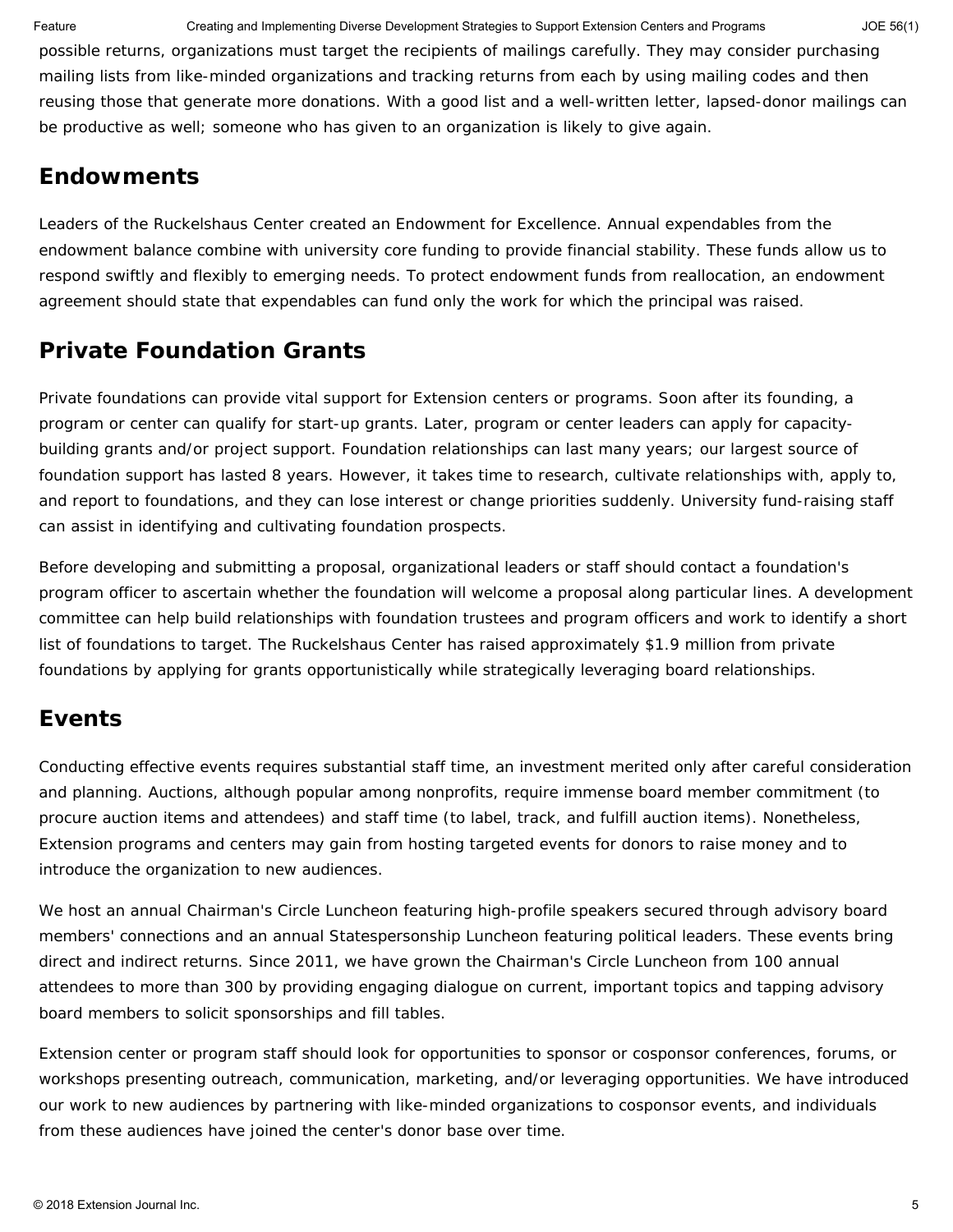# **Messaging**

Clear, compelling messages displayed consistently in regularly updated communications materials encourage philanthropic giving. The Ruckelshaus Center's printed and electronic materials focus on collaborative policy making that contributes to quality of life in the Pacific Northwest. Project stories are highlighted in case statements, letters, presentations, and proposals for implementing the fund-raising strategy.

Extension programs and centers my consider publishing a printed annual report augmented by periodic electronic newsletters outlining accomplishments. With donors of any level, this type of stewardship plays a central role in retaining support. For example, in a recent survey of 22,000 donors across the United States, a majority cited "achieving and communicating measurable results" as a major factor in maintaining their giving (Burk, 2011, p. 8). An online search for "basics of donor stewardship" returns myriad resources for ensuring that those who make donations feel a real relationship with a program or center and know that their giving makes a difference (e.g., Chisholm, 2013; Olsen, 2011). In today's information-rich environment, electronic communications should be short, contain pictures, and provide an easy way—and compelling reason—to donate.

#### **Requests for Proposals, Requests for Qualifications, and Other Competitive Grant Opportunities**

Private firms, nonprofits, and some academic centers or programs regularly review and respond to requests for proposals, requests for qualifications, and/or grant opportunities from federal, state, tribal, and local agencies. Doing so can garner important funding. But monitoring and applying for these opportunities takes time, and it is difficult to determine the likelihood of success, or even whether the process is truly "open" (i.e., sometimes there is a preestablished frontrunner likely to receive the contract or award). Extension center and program personnel should give careful consideration to pursuing such opportunities. The Ruckelshaus Center does not typically respond to these competitive bids, both for the above reasons and because we do not want to compete with private and nongovernmental sector practitioners in our field. Doing so could generate ill will within that community; for programs whose effectiveness depends on partnerships and collaboration, such relational dynamics merit consideration.

#### **Conclusion**

Though we tailored our center's development strategy to its particular situation and circumstances, many of its components can benefit other subject matter centers and Extension programs. Every situation is unique, and the tools we describe can be tailored to suit the needs of any Extension program. Whatever funding sources are most easily instituted after thoughtful analysis, the primary message is that the more diverse the array of funding sources a center or progam has, the stronger its prospects for sustaining a healthy revenue base over time.

Although this article fills gaps in the literature about external fund-raising for Extension centers and programs, there is much more to explore. Professional fund-raising consultants are available for advice or assistance in crafting or implementing a broad and thoughtful development strategy. Additional, related research questions arising from this examination include these: (a) With what approaches have Extension centers and programs most successfully generated revenues? (b) What combinations of funding sources have proved most common? Most lucrative? Most sustainable? (c) How do Extension development strategies compare to nonprofit fundraising? Answering such questions is a key to long-term sustainability of Extension endeavors.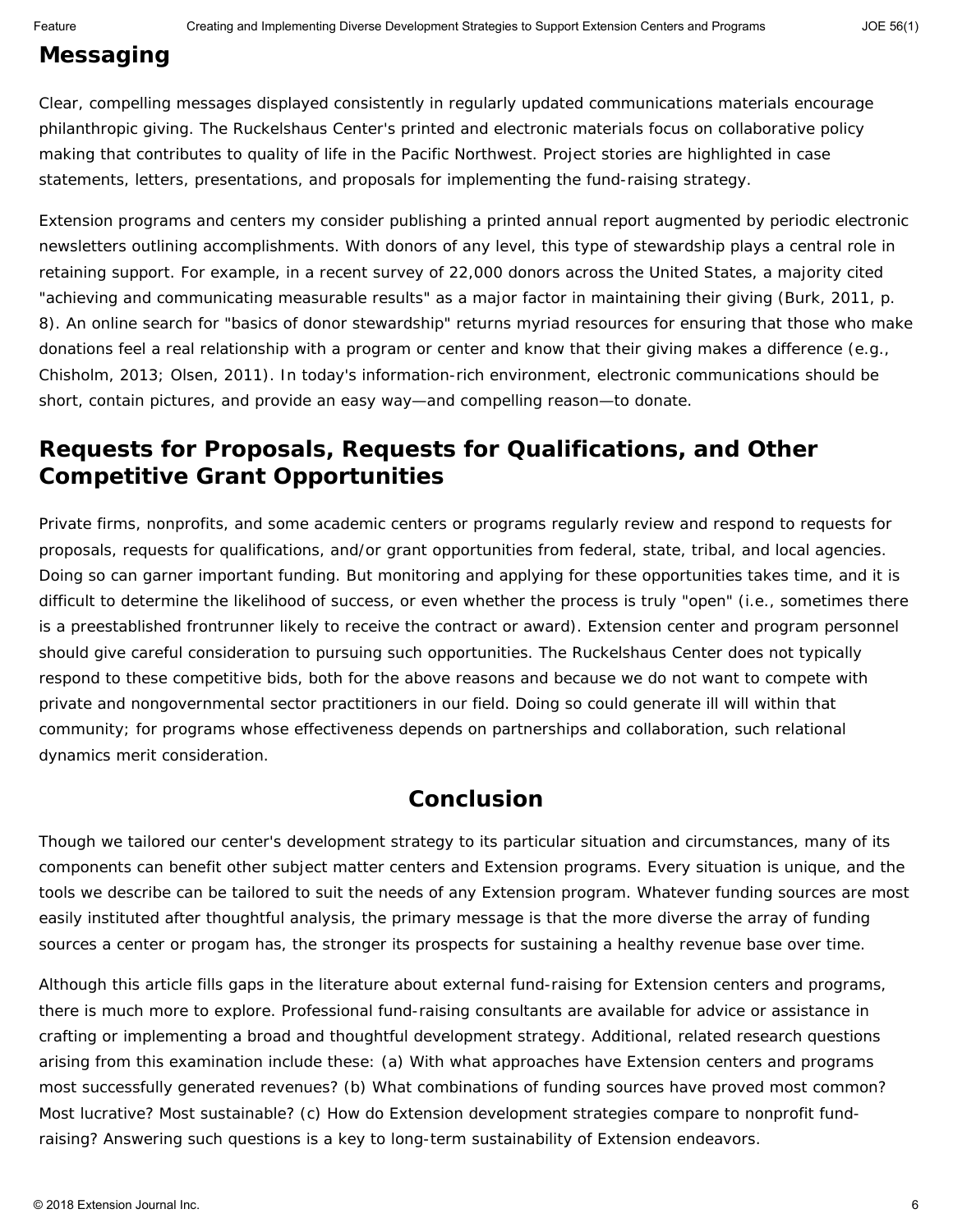#### **References**

Angima, S., Etuk, L., & King, D. (2014). Using needs assessment as a tool to strengthen funding proposals*. Journal of Extension*, *52*(6), Article 6TOT1. Available at: [www.joe.org/joe/2014december/tt1.php](http://www.joe.org/joe/2014december/tt1.php)

Barth, J. A., Stryker, B. W., Arrington, L. R., & Syed, S. (1999). Implications of increased alternative revenue for the Cooperative Extension System: Present and future strategies for success. *Journal of Extension*, *37*(4), Article 4COM1. Available at: [www.joe.org/joe/1999august/comm1.php](https://joe.org/c.page.AD/AppData/Local/Microsoft/Windows/Temporary%20Internet%20Files/Content.Outlook/LNJR7EML/www.joe.org/joe/1999august/comm1.php)

Bozeman, B., & Boardman, C. (2003). *Managing the new multipurpose, multidiscipline university research center: Institutional innovation in the academic community*. IBM Endowment for the Business of Government.

Brown, P. W., Otto, D. M., & Ouart, M. D. (2006). A new funding model for Extension. *Journal of Higher Education Outreach and Engagement*, *11*(2), 101–116. Retrieved from [https://www.researchgate.net/publication/264854156\\_A\\_New\\_Funding\\_Model\\_for\\_Extension](https://www.researchgate.net/publication/264854156_A_New_Funding_Model_for_Extension)

Burk, P. (2011). *The Cygnus Donor Survey—Where philanthropy is headed in 2011*.

Carroll, J., Gross, M., & Leist, R. (2003). Comprehensive model for sustaining community projects. *Journal of Extension*, *41*(6), Article 6FEA3. Available at:<https://www.joe.org/joe/2003december/a3.php>

Chisholm, S. (2013). Donor stewardship: How to stop losing your donors. Retrieved from <https://www.classy.org/blog/donor-stewardship-how-to-stop-losing-your-donors/>

Davis, J. B., Fraze, S. D., Vestal, T. A., Boyd, B., Akers, C., Hopper, N., . . . Ballard, K. (2007). Successful characteristics in state 4-H foundation fund-raising. *Journal of Southern Agricultural Education Research*, *57*(1). Retrieved from <http://pubs.aged.tamu.edu/jsaer/pdf/Vol57/57-01-066.pdf>

Drezner, N. (2011). *Philanthropy and fundraising in American higher education* (ASHE Higher Education Report, v. 37, no. 2). San Francisco, CA: Jossey-Bass.

Gaolach, B., Kern, M., & Sanders, C. (2017). Urban extension: Aligning with the needs of urban audiences through subject-matter centers. *Journal of Human Sciences and Extension*, *5*(2).

Garecht, J. (2013). Effective fundraising by mail. Retrieved from [www.thefund-raisingauthority.com/fund-raising](https://joe.org/c.page.AD/AppData/Local/Microsoft/Windows/Temporary%20Internet%20Files/Content.Outlook/LNJR7EML/www.thefundraisingauthority.com/fundraising-basics/fundraising-by-mail/)[basics/fund-raising-by-mail/](https://joe.org/c.page.AD/AppData/Local/Microsoft/Windows/Temporary%20Internet%20Files/Content.Outlook/LNJR7EML/www.thefundraisingauthority.com/fundraising-basics/fundraising-by-mail/)

Hachfeld, G. A. (2014). [The sponsorship model: Leveraging Extension program funds, building local community](http://www.joe.org/joe/2014june/iw5.php) [collaborations.](http://www.joe.org/joe/2014june/iw5.php) *Journal of Extension*, *52*(3), Article 3IAW5. Available at: <https://www.joe.org/joe/2014june/iw5.php>

Hughes, K. N., & Ledbetter, L. D. (2009). Creating an external funding strategy: How to thrive. *Journal of Extension*, *47*(6), Article 6TOT3. Available at: [www.joe.org/joe/2009december/tt3.php](http://www.joe.org/joe/2009december/tt3.php)

Ikenberry, S. O., & Friedman, R. C. (1972). *Beyond academic departments: The story of institutes and centers.* London, UK: Jossey-Bass, Inc.

Jackson, D. G., & Johnson, L. (1999). When to look a gift horse in the mouth. *Journal of Extension*, *37*(4), Article 4COM2. Available at:<https://www.joe.org/joe/1999august/comm2.php>